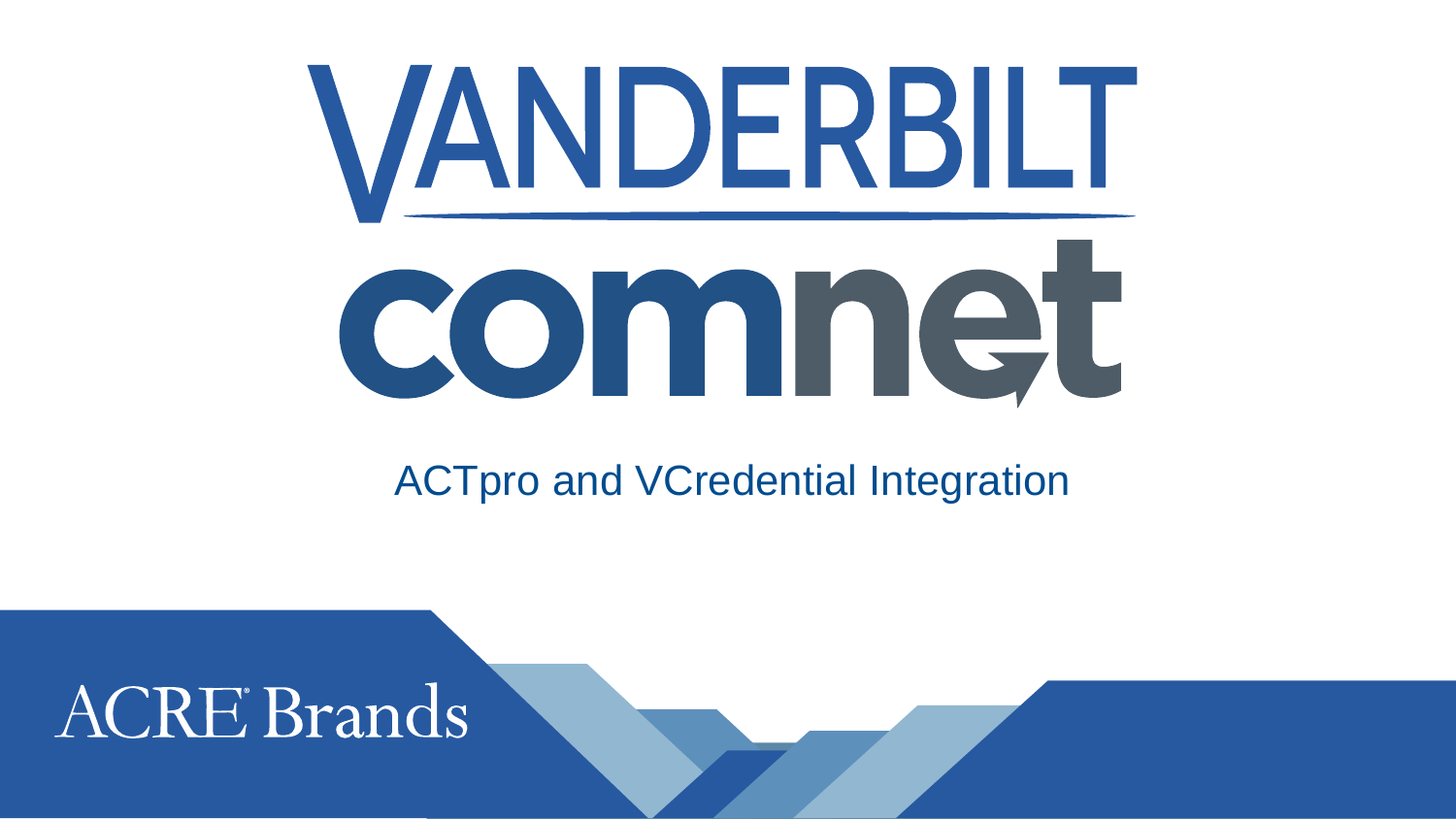#### Implemented in ACTpro 3.2.0.x and later is the integration of VCredential. This integration requires an internet connection via which ACTpro will communicate to the VCredential service.

In case of an offline system, it is still possible to issue and manage Bluetooth credentials, however this will be a manual exercise where the card number is entered in to ACTpro, as it appears in the VCredential platform.

Users who already have a Bluetooth credential in ACTpro can be migrated to the new way of handling by a simple sync with VCredential.



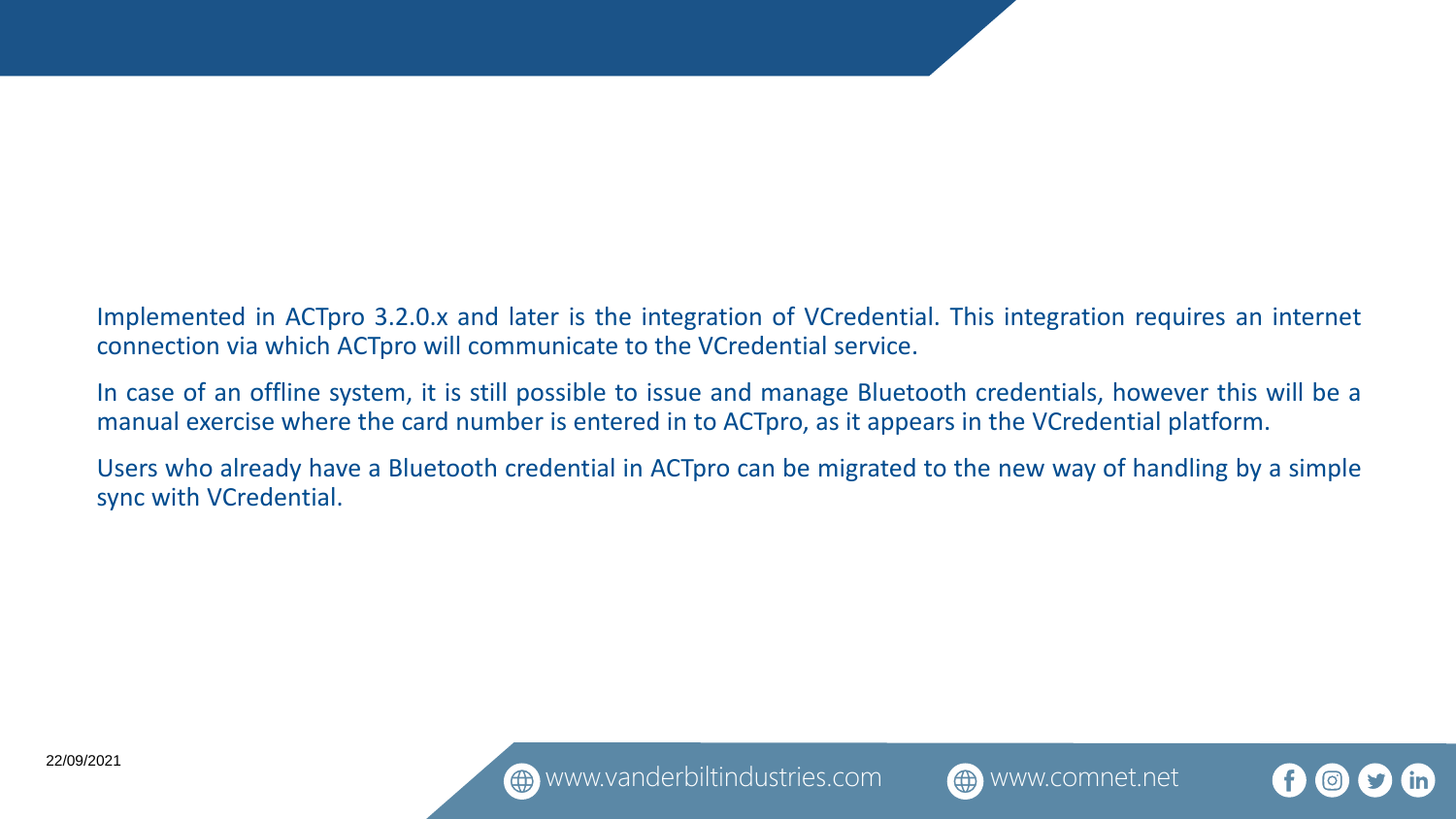

**Synchronising to ACTpro**







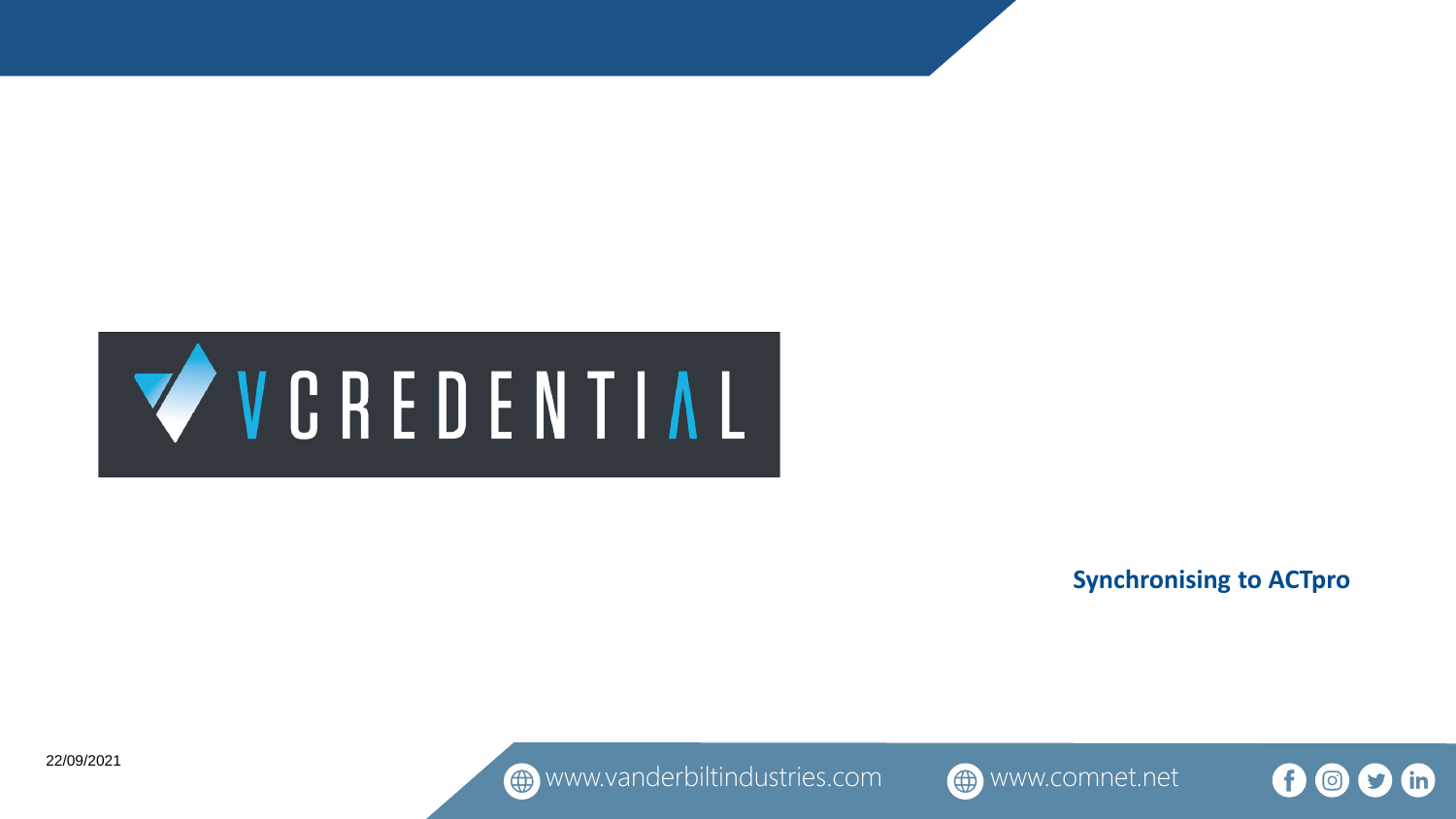#### $\equiv$  **VCREDENTIAL Choose Site ACT Migration Test Selected Site** Site Email **ACT Migration Test** actmigratetest\_chris@vcredential.com **Total Site Credentials: 0**  $\bullet$ ,  $\bullet$ ,  $\bullet$ , Timezone (UTC+00:00) Dublin, Edinburgh, Lisbon, London Current time: Friday, September 10, 2021 12:38 PM **O** Requests Administrator Chris Administrator Email @acre-int.com chris Site settings □ Use reverse byte encoding for card numbers (Omnis) Manage Licences API Key The API Token will only be visible now and can not be recovered. eyJhbGciOiJIUzl1NilsInR5cCl6lkpXVCJ9.eyJ1bmbxdWVlbmFL SI6IkFDVCBNaWdyYXRpb24gVGVzdCisllNpdGVJZGVudGlma WVyljoiNjk4YmNIMDQtYWQzMi00NDlhLTg4NmltZGQ4ZDA5M mQ2YWNmliwiVG9rZW5JZGVudGlmaWVyljorYjMwNmFlMmlt MTUxNi00ZDgyLTgwODMtOTA1NmNkODQzZjgyliwibmJmljox NjMxMjczOTlwLCJleHAiOjIxMDQ2NTk1MjAsImlhdCl6MTYzMT 3MzkyMCwiaXNzIjolVmFuZGVyYmlsdClslmF1ZCl6lkJUQ0NB UEkifQ uLY55qblZav0-iKk8idL7g\_rvjxNP- zb22QwPYJ2vc Generate new key

#### Step 1 - Create your VCredential account**\*** and take a note of the API Key.

**Note –** Due to the length of the API key it's recommended to Copy/Paste in to a Notepad document and save securely.

**Note2 –** Once saved, the API key will no longer be viewable again, and if lost a new one will need to be created.

**\*** VCredential Portal has it's own documentation on how to create an account and corresponding sites etc.

22/09/2021



w

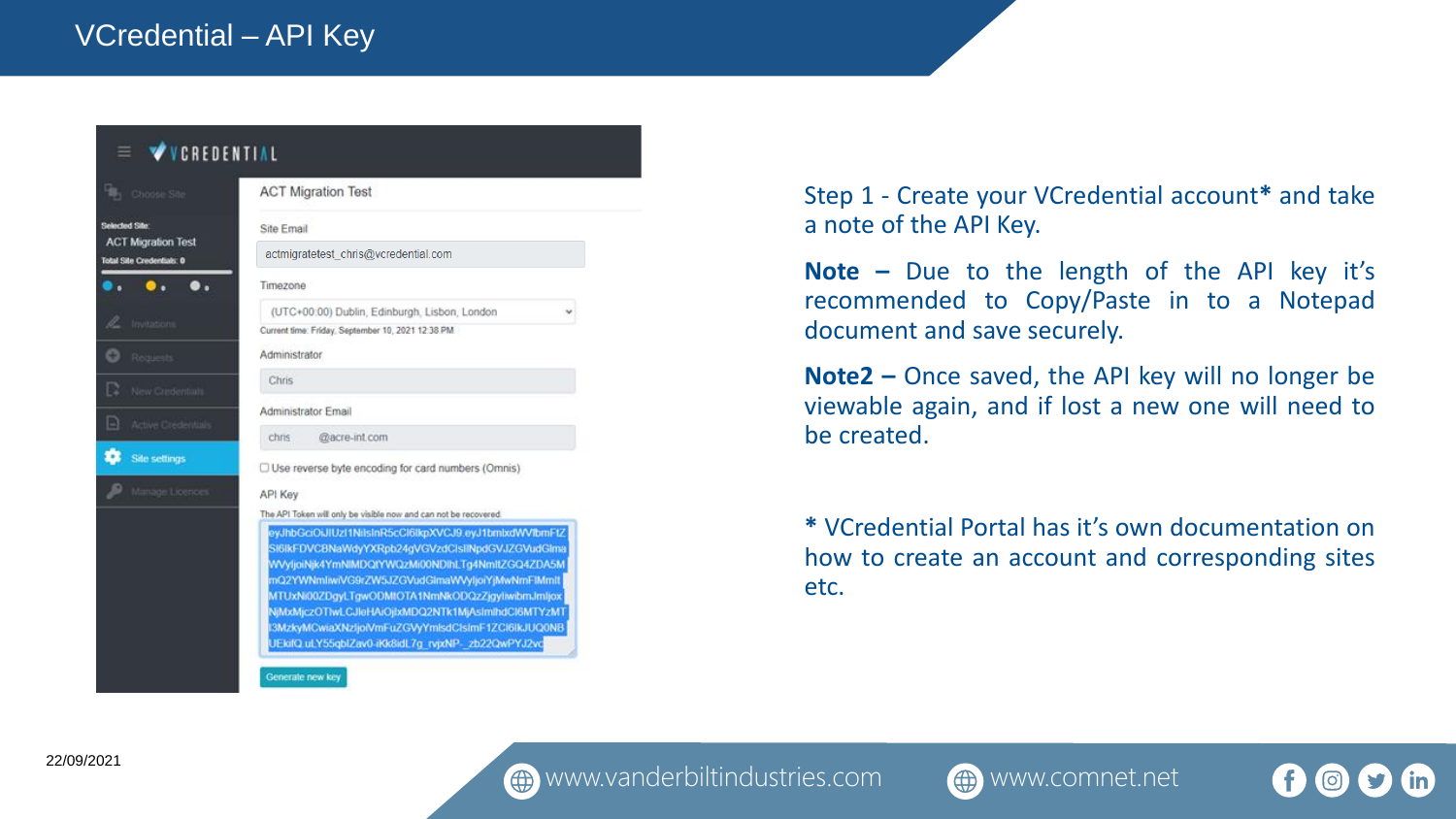| 2 ACTpro Manage<br>ю                                                                                                | <b>VANDERBILT</b>                                                                                                                                                                                                                                                                                                                                                                  |                                                                                                                                                                                                                                                                                                                 |                                             | <b>ACT</b> <sub>p</sub>                          |             |
|---------------------------------------------------------------------------------------------------------------------|------------------------------------------------------------------------------------------------------------------------------------------------------------------------------------------------------------------------------------------------------------------------------------------------------------------------------------------------------------------------------------|-----------------------------------------------------------------------------------------------------------------------------------------------------------------------------------------------------------------------------------------------------------------------------------------------------------------|---------------------------------------------|--------------------------------------------------|-------------|
| <b>Settings</b>                                                                                                     |                                                                                                                                                                                                                                                                                                                                                                                    |                                                                                                                                                                                                                                                                                                                 |                                             |                                                  |             |
| Home<br>Live System<br>Manage<br>Cards<br><b>Tools</b><br><b>Reports</b><br><b>K</b> Settings<br><b>ACT</b> Clients | General<br><b>Doors</b><br>Lockdown<br><b>Usage Limits</b><br><b>SMTP</b><br><b>Muster Report</b><br><b>Doors Monitor Report</b><br>Events<br>Schedule Log Event Purge<br><b>User Fields</b><br><b>Holiday Names</b><br><b>Area Limits</b><br><b>Card Print</b><br>Installer<br><b>T&amp;A</b> Integration<br>DB Users Password Policy<br><b>Mobile Access</b><br><b>Bluetooth</b> | Activate Bluetooth Enrolment<br><b>Administrator Email Address</b><br>QR Code Time to Live (hours)<br><b>Organisation Name</b><br><b>Block Non-Invited User Tokens</b><br>API Key <b>concessessessessesses</b><br><b>Sync to VCredential</b><br>More information on integration with VCredential portal: Manual | chris.<br>24<br>Chris Test VI - Old Routine | @outlook.com<br><b>Test Connection</b><br>Cancel | <b>Save</b> |

#### **ACTpro Manage>Settings>Bluetooth**

Paste the API Key from VCredential in to the Bluetooth settings menu in ACT Manage.

Hit "Test Connection" to verify communication to the VCredential Portal is present.

The "Sync to VCredential" button will only become available after API key is entered.

| Activate Bluetooth Enrolment |                |
|------------------------------|----------------|
| Auto Update                  |                |
| <b>API Key</b>               |                |
| <b>Update coming soon</b>    |                |
| <b>Test Connection</b>       |                |
|                              | Cancel<br>Save |

**NOTE -** Prior to the VCredential Phase 2 portal release, the system will display "Update coming soon".

At this time credentials will still be handled as per the original QR code methodology.



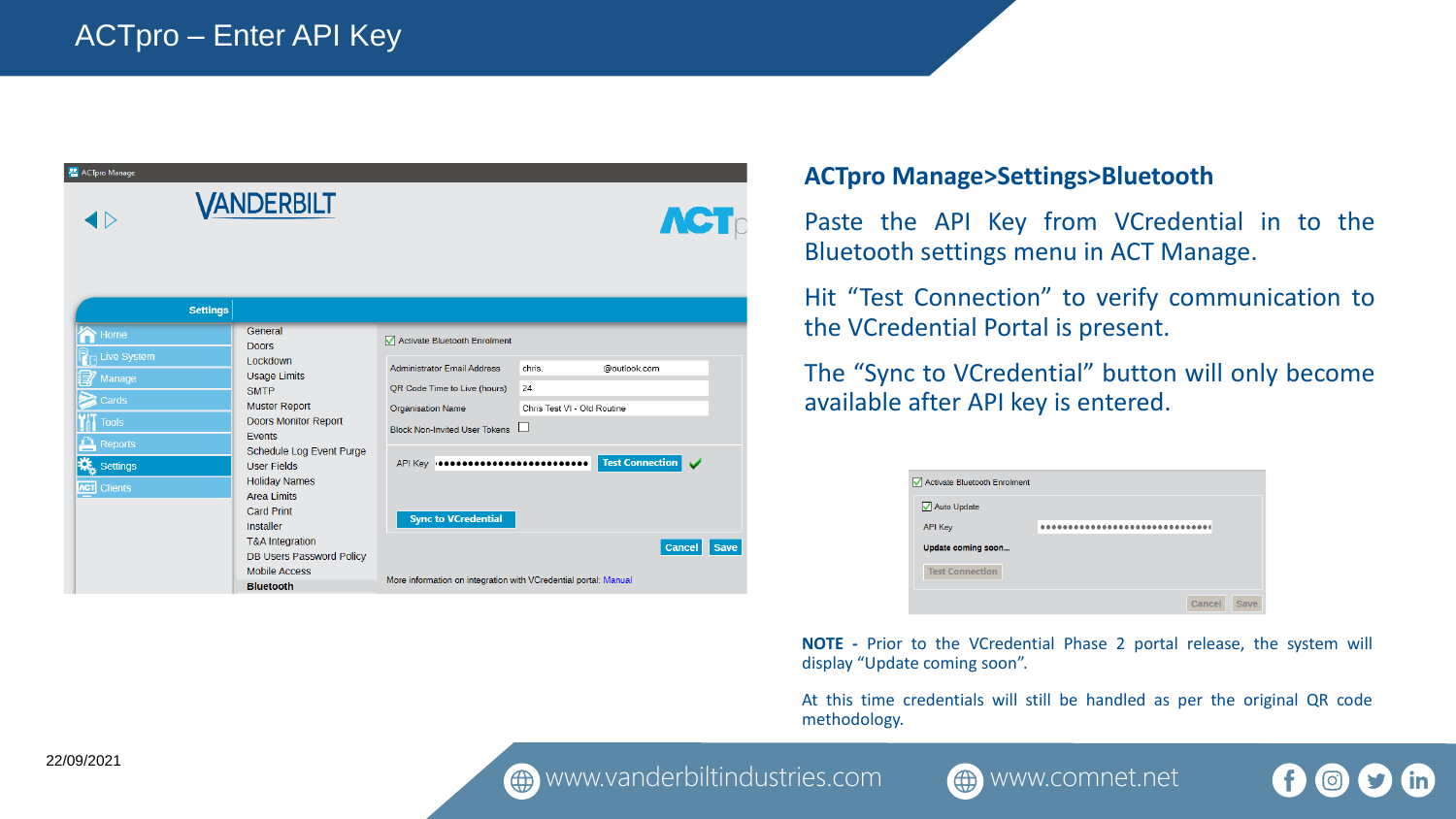

#### **ACTpro Manage>Settings>Bluetooth**

If you choose to Sync to VCredential then a warning will be shown – This is a one-time process and is not reversible.

**When credentials are migrated they cannot then be moved back in to ACTpro.**



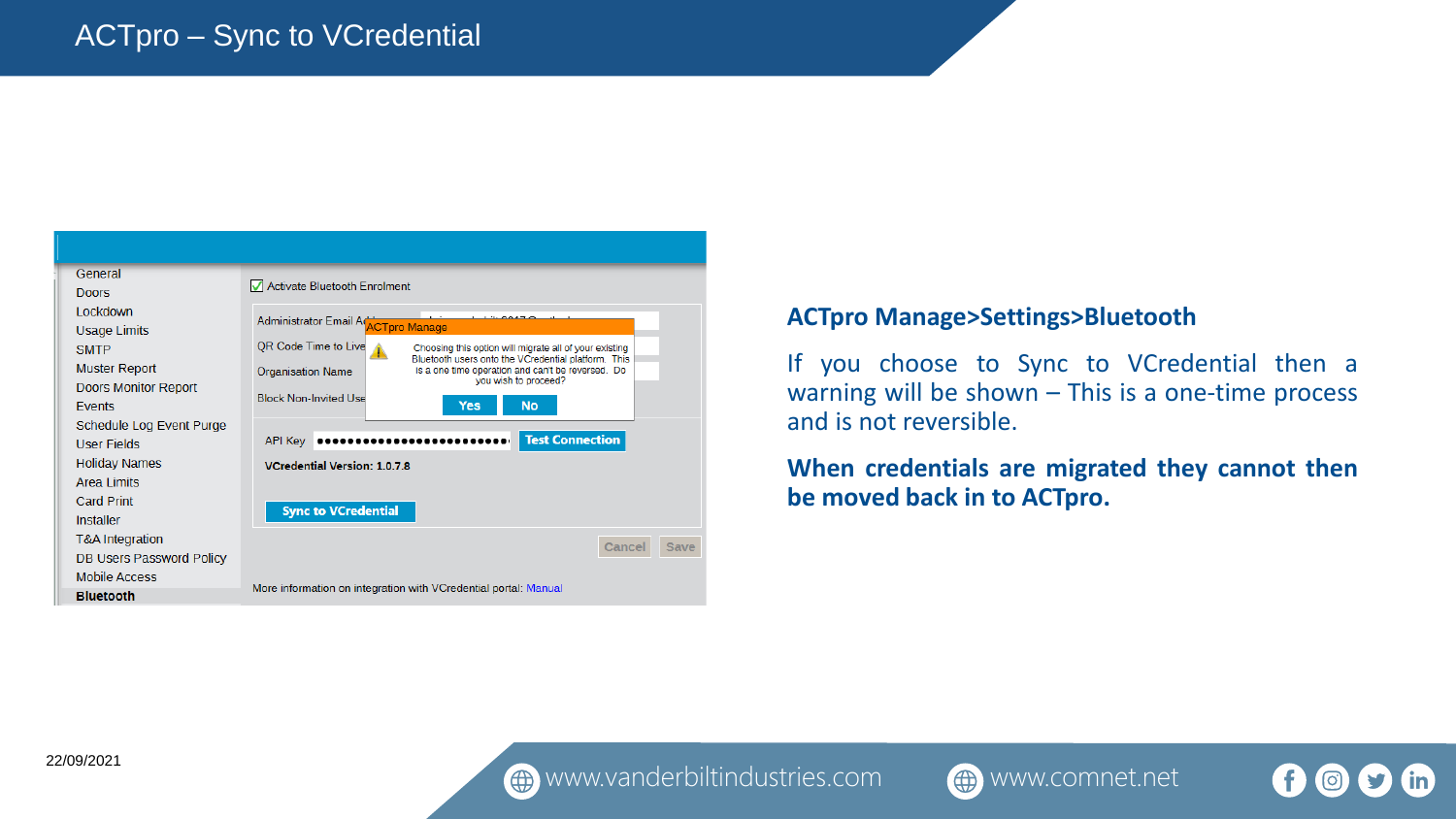|             |    | Users to be Synchronised with VCredential |                                            |            |                      |                            |
|-------------|----|-------------------------------------------|--------------------------------------------|------------|----------------------|----------------------------|
|             | No | <b>Name</b>                               | <b>Email</b>                               |            | <b>Card Number</b>   | <b>Failure Reason</b>      |
| <b>ctiv</b> | 2  | <b>Chris Evans</b>                        | chris.                                     | @gmail.com | 2802186              | Card slot 3 is unavailable |
|             | 8  | Liam T                                    | liamtwyman@vanderbiltindustries.com 456987 |            |                      |                            |
| nin         | 11 | The Joker                                 | christevans@vanderbiltindustries.com       |            | 1934099              |                            |
|             | 3  |                                           | Wonder Woman wonder@woman.com              |            | 2802177              |                            |
| C(          | 4  | <b>Ruby Rose</b>                          | ruby.rose@vanderbiltindustries.com         |            | 999654               |                            |
|             |    |                                           |                                            |            |                      |                            |
| jan         |    |                                           |                                            |            |                      |                            |
| ck          |    |                                           |                                            |            |                      |                            |
|             |    |                                           |                                            |            |                      |                            |
|             |    |                                           |                                            |            |                      |                            |
| PI          |    |                                           |                                            |            |                      |                            |
| Cro         |    |                                           |                                            |            |                      |                            |
|             |    |                                           |                                            |            |                      |                            |
|             |    |                                           |                                            |            |                      |                            |
| S           |    |                                           |                                            |            |                      |                            |
|             |    |                                           |                                            |            |                      |                            |
|             |    |                                           |                                            |            |                      |                            |
|             |    |                                           |                                            |            |                      |                            |
|             |    |                                           |                                            |            |                      |                            |
|             |    |                                           |                                            |            |                      |                            |
|             |    |                                           | <b>Proceed</b>                             | Cancel     | <b>Export to csv</b> |                            |
|             |    |                                           |                                            |            |                      |                            |

#### **ACTpro Manage>Settings>Bluetooth**

An error check will be carried out in the software, to ensure there will be no issues migrating. If there is an issue, it will be shown under the "Failure Reason" and it must be fixed before the sync process can proceed.

**In this example, the card number under "Card 3" must be removed, as Card 3 is used for the number issued by VCredential.**





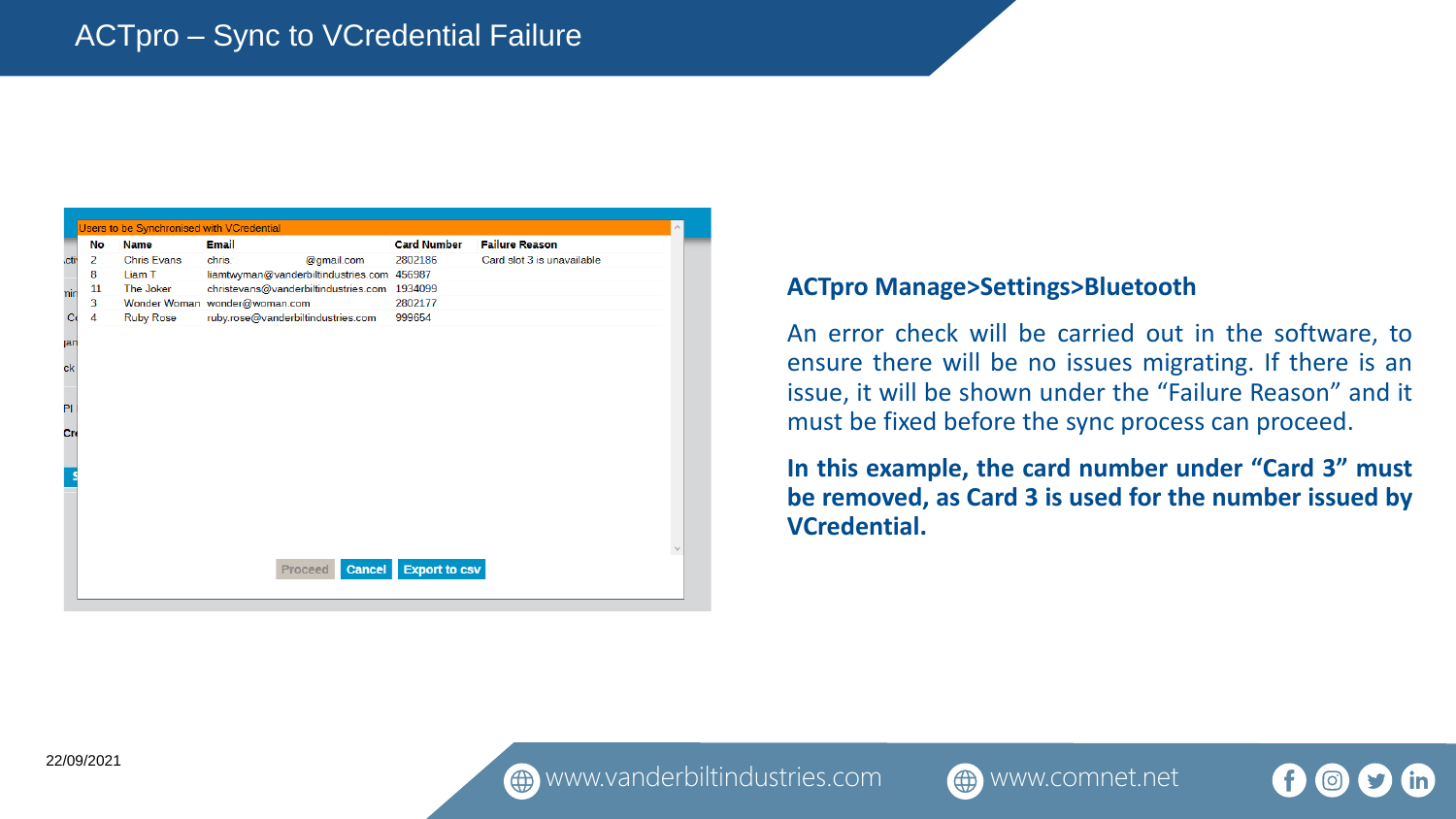### ACTpro – Sync to VCredential Success

| No<br><b>Name</b> |                    | Email                              |                                            | <b>Card Number</b> | <b>Failure Reason</b> |
|-------------------|--------------------|------------------------------------|--------------------------------------------|--------------------|-----------------------|
|                   | <b>Chris Evans</b> | chris.                             | @gmail.com                                 | 2802186            |                       |
| Liam T            |                    |                                    | liamtwyman@vanderbiltindustries.com 456987 |                    |                       |
| The Joker         |                    |                                    | christevans@vanderbiltindustries.com       | 1934099            |                       |
|                   |                    | Wonder Woman wonder@woman.com      |                                            | 2802177            |                       |
| <b>Ruby Rose</b>  |                    | ruby.rose@vanderbiltindustries.com |                                            | 999654             |                       |
|                   |                    |                                    |                                            |                    |                       |
|                   |                    |                                    |                                            |                    |                       |
|                   |                    |                                    |                                            |                    |                       |
|                   |                    |                                    |                                            |                    |                       |
|                   |                    |                                    |                                            |                    |                       |
|                   |                    |                                    |                                            |                    |                       |
|                   |                    |                                    |                                            |                    |                       |
|                   |                    |                                    |                                            |                    |                       |
|                   |                    |                                    |                                            |                    |                       |
|                   |                    |                                    |                                            |                    |                       |
|                   |                    |                                    |                                            |                    |                       |
|                   |                    |                                    |                                            |                    |                       |
|                   |                    |                                    |                                            |                    |                       |
|                   |                    |                                    |                                            |                    |                       |
|                   |                    |                                    |                                            |                    |                       |

#### **ACTpro Manage>Settings>Bluetooth**

With the fault now rectified, it's possible to proceed.

Clicking "Proceed" will initiate the migration of the data to the VCredential Portal.



**NOTE -** If the process was successful, you will see a confirmation of what was synced to VCredential.





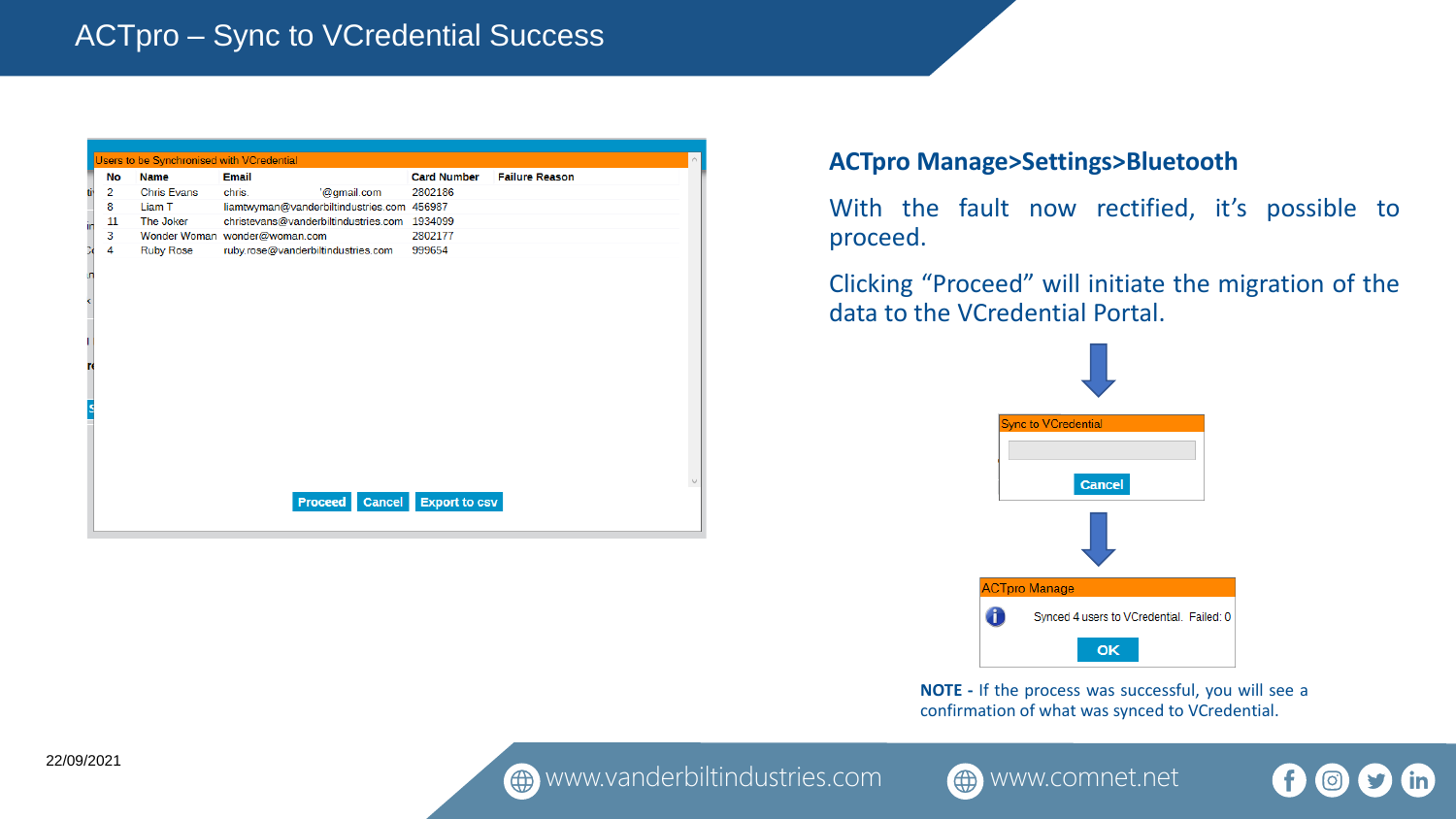# VCredential – Invitations

| VCREDENTIAL<br>Ξ.             |                     |                                      |                    |                             |                         |                |
|-------------------------------|---------------------|--------------------------------------|--------------------|-----------------------------|-------------------------|----------------|
| Choose Site                   | Invitations         |                                      |                    |                             |                         |                |
| ted Site:<br>T Migration Test | Send new invitation |                                      |                    | Search for                  | Q Search                | <b>X</b> Clear |
| Site Credentials: 65,535      | eMail               |                                      | User name          | Invitation sent L=          | <b>Received request</b> |                |
| 65,531                        | chris.              | @gmail.com                           | <b>Chris Evans</b> | Tuesday, September 21, 2021 |                         | Ù              |
|                               |                     | liamtwyman@vanderbiltindustries.com  | Liam T             | Tuesday, September 21, 2021 |                         | Ù<br>Œ         |
| <b>Invitations</b>            |                     | christevans@vanderbiltindustries.com | The Joker          | Tuesday, September 21, 2021 |                         | 砯<br>O         |
| Requests                      | wonder@woman.com    |                                      | Wonder Woman       | Tuesday, September 21, 2021 |                         | 勯              |
|                               | __                  | ____                                 |                    |                             |                         |                |

#### **VCredential.com**

**As part of the migration process, all existing users will need to activate a new credential, ideally this should be planned in advance – It's recommended to schedule a specific time to carry out the migration and warn the users accordingly.**

Once the sync is complete, the imported credentials should now be visible in the VCredential portal, under "Invitations".

At the same time, the portal will now e-mail all users with an invite to create a new credential, following the new activation process.

**NOTE –** No further action is required in the VCredential portal, and the ACTpro software should be used to manage credentials.

Site settings

Manage Licences



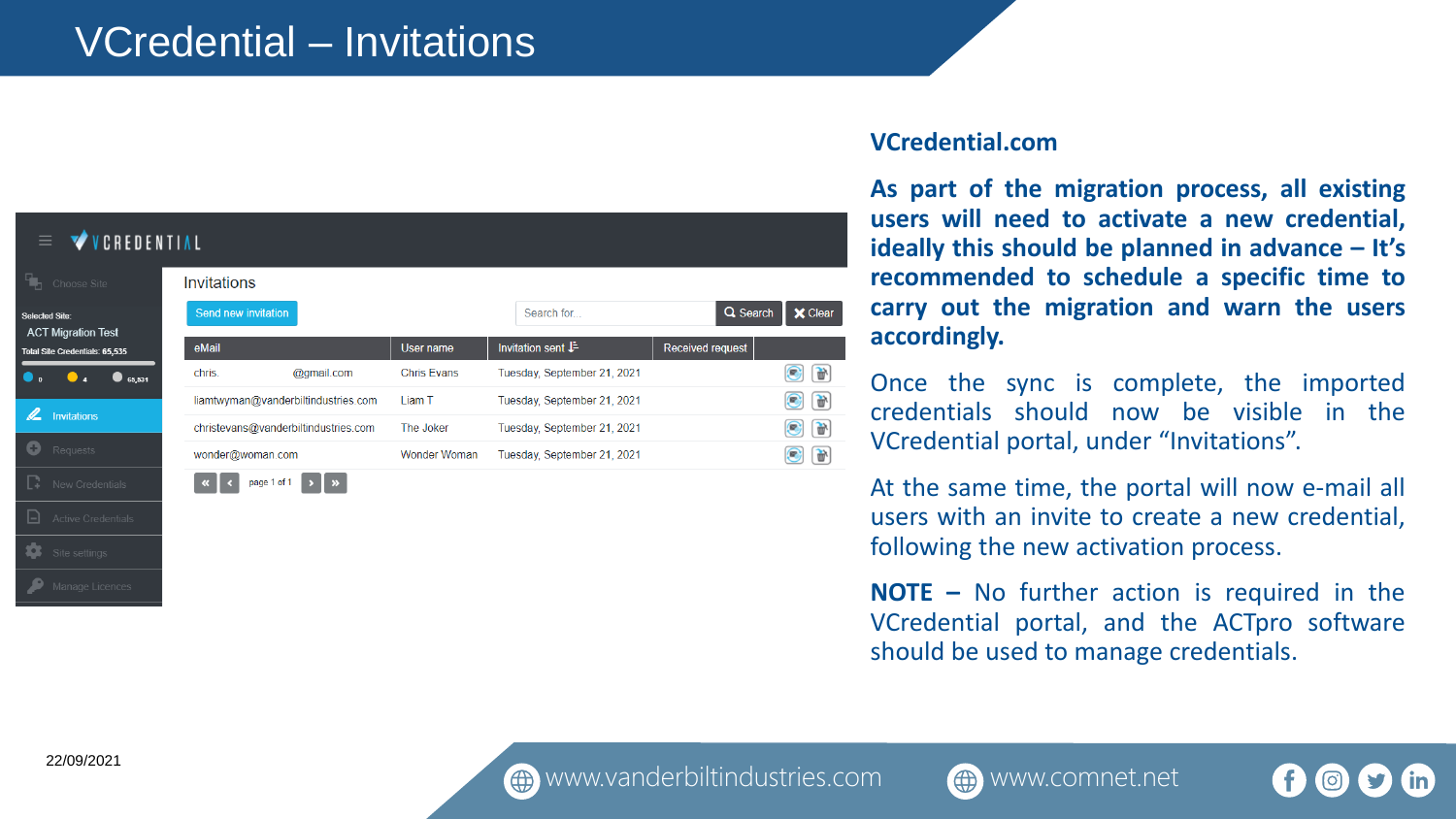#### VCREDENTIAL  $\equiv$



Existing Bluetooth licenses in ACTpro are valid as part of this migration.

In addition to synchronising the Bluetooth credential users, the sync will also import the Bluetooth credential license from ACTpro.

The license will be decremented by the number of users that have been imported.



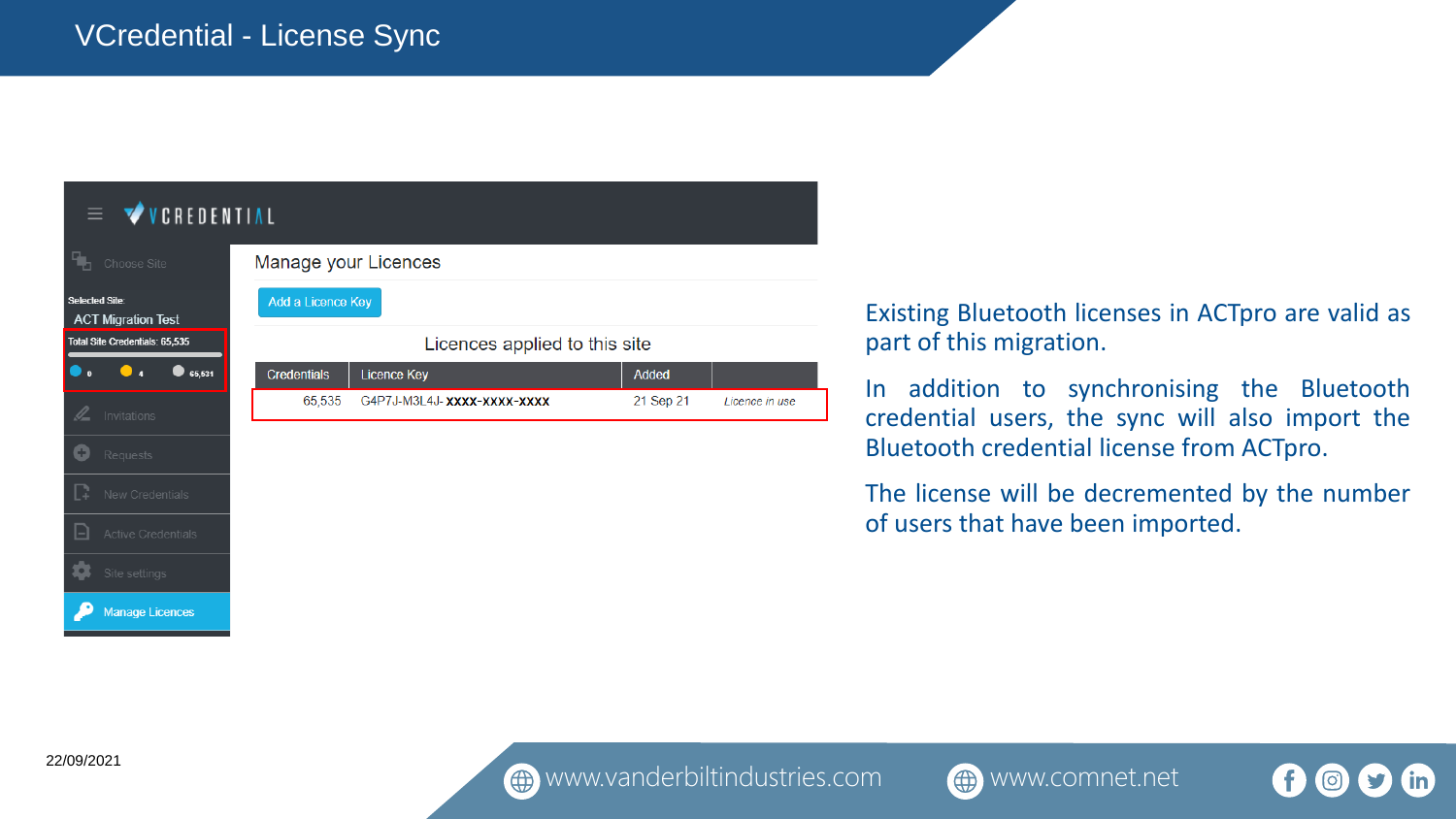

#### **Invite E-mail**

Even though users may already have a credential "live" on their devices, they will need to re-authorise, using the new method.

#### Firstly, in the VI Mobile ID app, navigate to **Authorization>Deactivate** to de-activate the old credential.

Secondly, follow the new method contained in the welcome email.

An "Activation Code" must be entered in the **Authorization> Enter Activation Code** section of the VI Mobile ID app.

**Note –** If users do not "re-authorise" via the new procedure, their credentials cannot be managed through the new integrated solution.







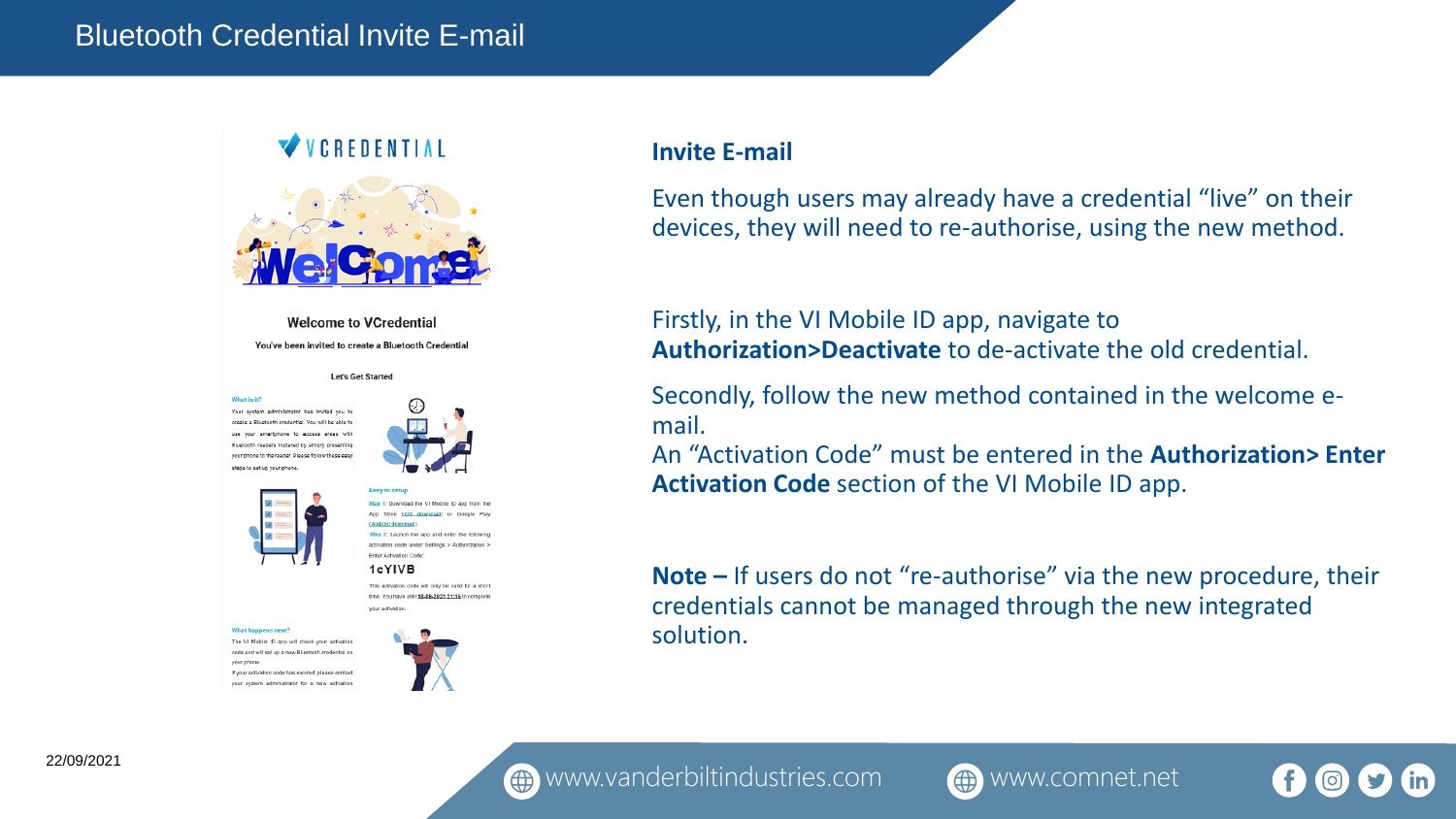# ACTpro – Bluetooth user status

| 은 ACTpro Manage<br><b>VANDERBILT</b> |              |        |                 |                             |                                 |         | <b>ACT</b> pro manage |                   |                  | <b>Administrator</b><br>Help<br>Warning: None of the 8 enabled doors are connected | <b>Sign Out</b>                  |                                                          |
|--------------------------------------|--------------|--------|-----------------|-----------------------------|---------------------------------|---------|-----------------------|-------------------|------------------|------------------------------------------------------------------------------------|----------------------------------|----------------------------------------------------------|
|                                      | <b>Users</b> |        | Search Names    |                             | Advanced <b>%</b><br>ا فر       |         |                       |                   |                  | <b>Print</b>                                                                       | <b>Add User</b><br><b>Export</b> | <b>Add Visitor</b>                                       |
| Home<br>п                            |              |        | <b>No</b>       | <b>Name</b>                 |                                 | Enabled | Valid                 | <b>Biometrics</b> | <b>Bluetooth</b> | <b>Group</b>                                                                       |                                  | <b>Card Number</b>                                       |
|                                      |              |        | $\mathbf{1}$    | <b>Grim Reaper</b>          |                                 |         | $\checkmark$          |                   |                  | <b>Full Access Group</b>                                                           |                                  | 2802185                                                  |
| <b>Live System</b>                   |              | ⊏      | $\overline{2}$  | <b>Chris Evans</b>          |                                 |         | ✓                     |                   | Active           | <b>Full Access Group</b>                                                           |                                  | 2802186                                                  |
|                                      |              |        | 3               | <b>Wonder Woman</b>         |                                 |         | ✓                     |                   | Invite sent      | <b>Full Access Group</b>                                                           |                                  | 2802177                                                  |
| <b>B</b><br>Manage                   |              |        | $\overline{4}$  | <b>Ruby Rose</b>            |                                 |         |                       |                   |                  | <b>Full Access Group</b>                                                           |                                  | 999654                                                   |
| Users                                |              |        | 5<br>8          | S Marmy                     |                                 |         | $\checkmark$          |                   |                  | <b>Full Access Group</b>                                                           |                                  | 2802178<br>456987                                        |
|                                      |              |        | 9               | Liam T<br><b>Doris Day</b>  |                                 |         | ✓                     |                   | Invite sent      | <b>Full Access Group</b><br><b>Restricted Access</b>                               | $\mathbf{0}$                     |                                                          |
| <b>User Groups</b>                   |              | Ē<br>г | 10              | <b>Joanne Smith</b>         |                                 |         | ✓                     |                   |                  | <b>Full Access Group</b>                                                           |                                  | 1934094                                                  |
|                                      |              | ⊏      | 11              | <b>The Joker</b>            |                                 |         |                       |                   | Invite sent      | <b>Full Access Group</b>                                                           |                                  | 1934099                                                  |
| Door Groups                          |              | Г      | 12              | tenant 1                    |                                 |         | ✓                     |                   |                  | <b>Full Access Group</b>                                                           | $\mathbf{0}$                     |                                                          |
|                                      |              | Г      | 13              | tenant 2                    |                                 |         | ✓                     |                   |                  | <b>Full Access Group</b>                                                           | $\mathbf{0}$                     |                                                          |
| Doors                                |              |        | 14              | OR500 Test                  |                                 |         | ✓                     |                   |                  | <b>Full Access Group</b>                                                           |                                  | 1000                                                     |
|                                      |              |        | 15              | ten 1234                    |                                 |         | ✓                     |                   |                  | <b>Full Access Group</b>                                                           | $\mathbf{0}$                     |                                                          |
| Timezones                            |              | E      | 16              |                             | <b>Harley Ouinn Caravan One</b> |         | ✓                     |                   |                  | <b>Caravan One</b>                                                                 |                                  | 2471485                                                  |
| 51<br>Holidays                       |              |        | 17              | Iron Man Caravan One        |                                 |         | ✓                     |                   |                  | <b>Caravan One</b>                                                                 |                                  | 1934100                                                  |
|                                      |              | г      | 18              | <b>Big Hero Caravan One</b> |                                 |         | J                     |                   |                  | <b>Caravan One</b>                                                                 |                                  | 2215401                                                  |
| $\Rightarrow$<br>DB Users            |              | ⊏      | 19              |                             | Hiro Hamada Caravan Two         |         | ✓                     |                   |                  | Caravan Two                                                                        |                                  | 1934098                                                  |
|                                      |              | Г      | 20              | Agua Man Caravan Two        |                                 |         |                       |                   |                  | Caravan Two                                                                        |                                  | 1934091                                                  |
| Rules                                |              |        | 21              |                             | Mr DeadPool Caravan Two         |         |                       |                   |                  | Caravan Two                                                                        |                                  | 2802184                                                  |
|                                      |              |        | 22              | Mr Expiry                   |                                 |         | $\checkmark$          |                   |                  | <b>Full Access Group</b>                                                           |                                  | 454612                                                   |
| Rule Counters                        |              |        | 23              |                             | Authenticard KS200 - 610851     | ✓       | ✓                     |                   |                  | <b>Full Access Group</b>                                                           |                                  | 610851                                                   |
|                                      |              |        | 25              | <b>Ruddie Gerriet</b>       |                                 | ✓       |                       |                   |                  | <b>Full Access Group</b>                                                           |                                  | 12153                                                    |
| Elevator Manager                     |              |        | 26              | James Hargrave              |                                 |         |                       |                   |                  | <b>Full Access Group</b>                                                           |                                  | 38803                                                    |
|                                      |              | г      | 27              | <b>Silvan Lorait</b>        |                                 |         |                       |                   |                  | <b>Full Access Group</b>                                                           |                                  | 14889                                                    |
| Inputs                               |              | Ы      | 20 <sub>0</sub> | <b>Fallent Damids</b>       |                                 |         |                       |                   |                  | <b>FURNISHED OVER</b>                                                              |                                  | <b>Anno</b>                                              |
| Outputs                              |              |        |                 |                             |                                 |         |                       |                   |                  |                                                                                    | Page 1 of 26                     | $\blacktriangleright$ $\blacktriangleright$ (1016 users) |
|                                      |              |        |                 |                             |                                 |         |                       |                   |                  |                                                                                    |                                  |                                                          |

#### **ACTpro Manage>Users**

Once integrated, Bluetooth credential statuses can be seen via the Users screen in ACTManage.

**Note –** Once integrated with VCredential, all further credential related actions must be driven **from the ACTpro front end** to maintain the sync'd status.





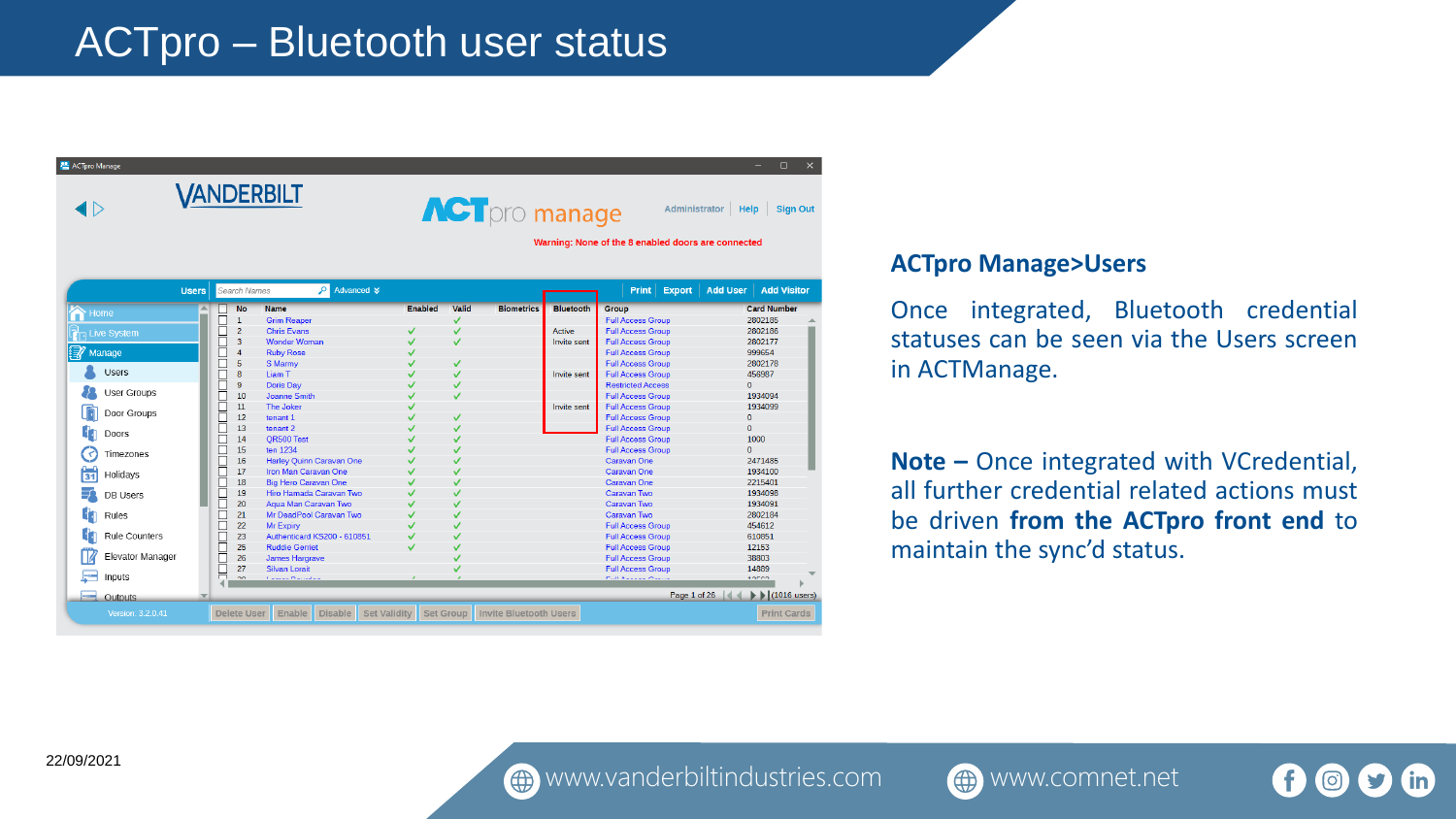

#### **Inviting Bluetooth users from ACTpro**









 $\bullet$  (in)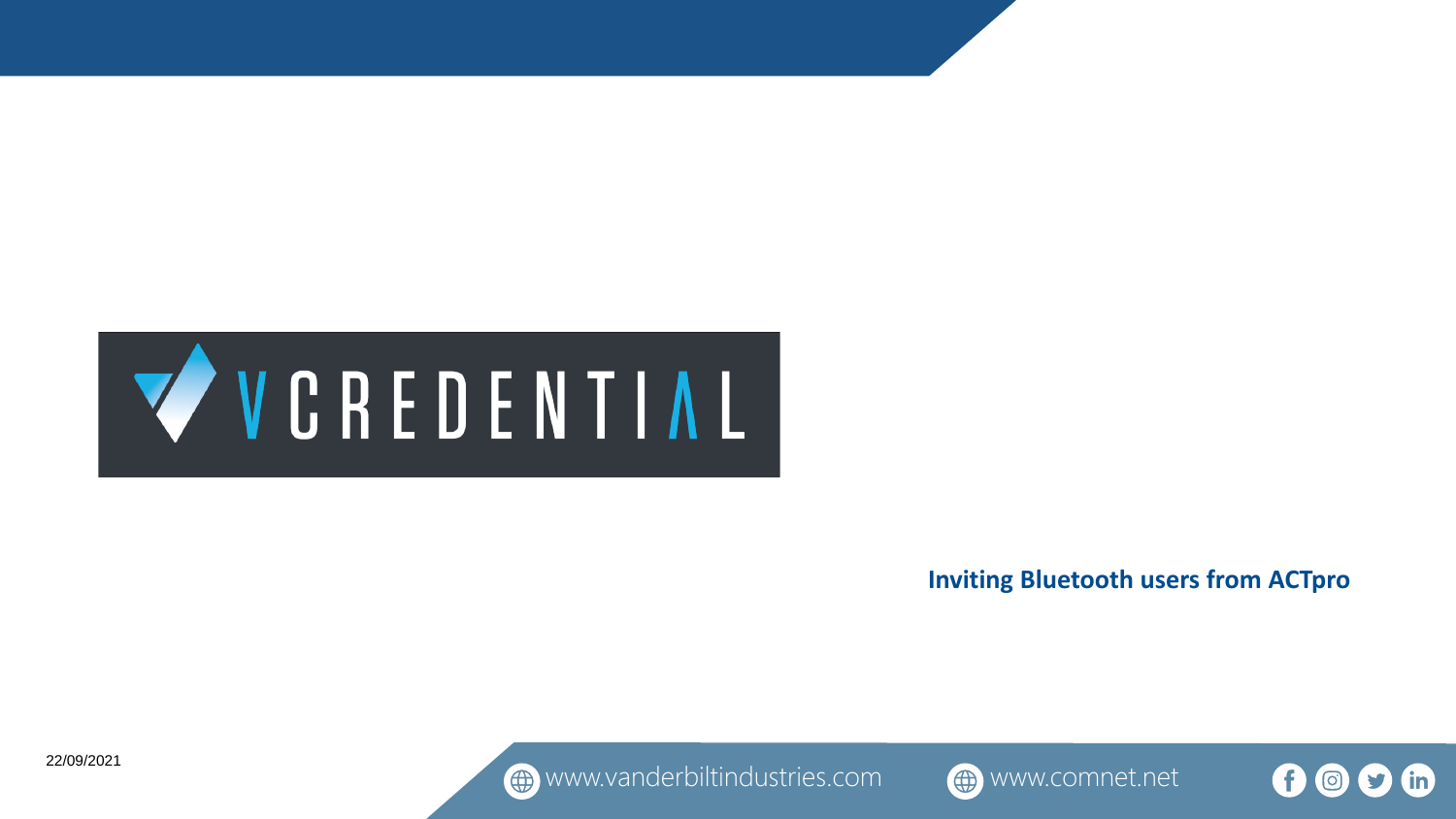Once VCredential and ACTpro have been linked via the API, all further user and credential management should be **carried out from the ACTpro interface.**



#### **ACTpro Manage>Users>\*User\***

For "normal" Bluetooth credential users, they can be invited through the front page of the User screen.

**NOTE –** An e-mail address is a mandatory field for any Bluetooth credential users.





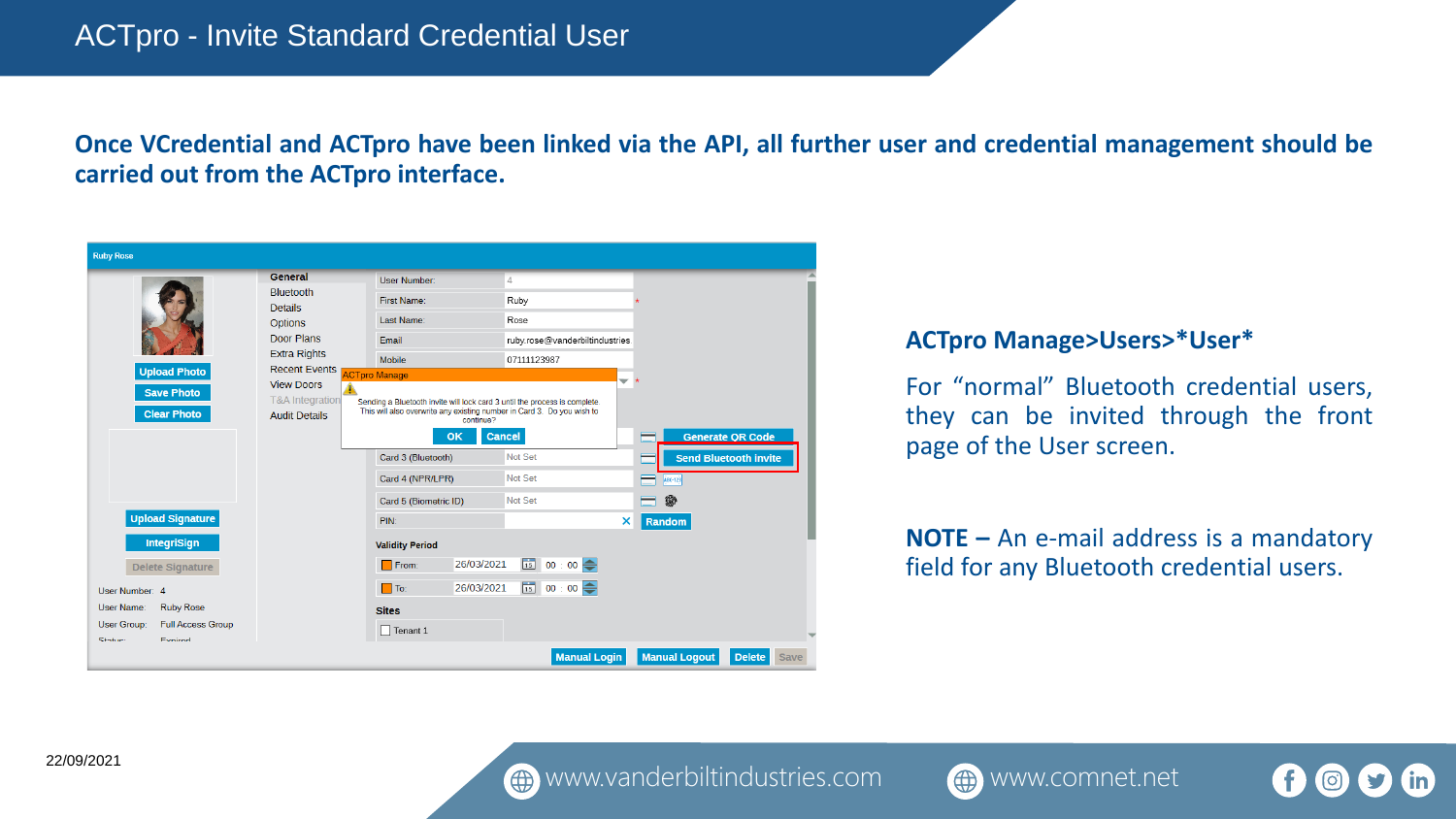| <b>Ruby Rose</b>                              |                                                    |                                 |                     |                       |             |
|-----------------------------------------------|----------------------------------------------------|---------------------------------|---------------------|-----------------------|-------------|
|                                               | General<br><b>Bluetooth</b>                        | Invite<br>Allow reader settings |                     |                       |             |
|                                               | <b>Details</b>                                     | PIN:                            | 9999                | Send Bluetooth invite |             |
|                                               | Options                                            |                                 |                     |                       |             |
|                                               | Door Plans                                         | <b>Active Credential</b>        |                     |                       |             |
|                                               | <b>Extra Rights</b>                                | <b>Card Number</b>              |                     |                       |             |
| <b>Upload Photo</b>                           | <b>Recent Events</b>                               | Valid from                      |                     |                       |             |
| <b>Save Photo</b>                             | <b>View Doors</b>                                  |                                 |                     |                       |             |
| <b>Clear Photo</b>                            | <b>T&amp;A</b> Integration<br><b>Audit Details</b> |                                 | Display QR Code     |                       |             |
| <b>Upload Signature</b><br><b>IntegriSign</b> |                                                    |                                 |                     |                       |             |
| Delete Signature                              |                                                    |                                 |                     |                       |             |
| User Number: 4                                |                                                    |                                 |                     |                       |             |
| User Name:<br><b>Ruby Rose</b>                |                                                    |                                 |                     |                       |             |
| User Group:<br>Full Access Group              |                                                    |                                 |                     |                       |             |
| Evnirod<br>Ctotuer                            |                                                    |                                 |                     |                       |             |
|                                               |                                                    |                                 | <b>Manual Login</b> | <b>Manual Logout</b>  | Delete Save |

#### **ACTpro Manage>Users>\*User\*>Bluetooth**

In some exception cases, there may be a requirement to have users who can change the Bluetooth reader settings.

In these instances the invite must be handled from the Bluetooth tab, and "Allow reader settings" ticked, and a PIN assigned.

After this point, the request is handled as normal, with the user having to follow the standard activation procedure.



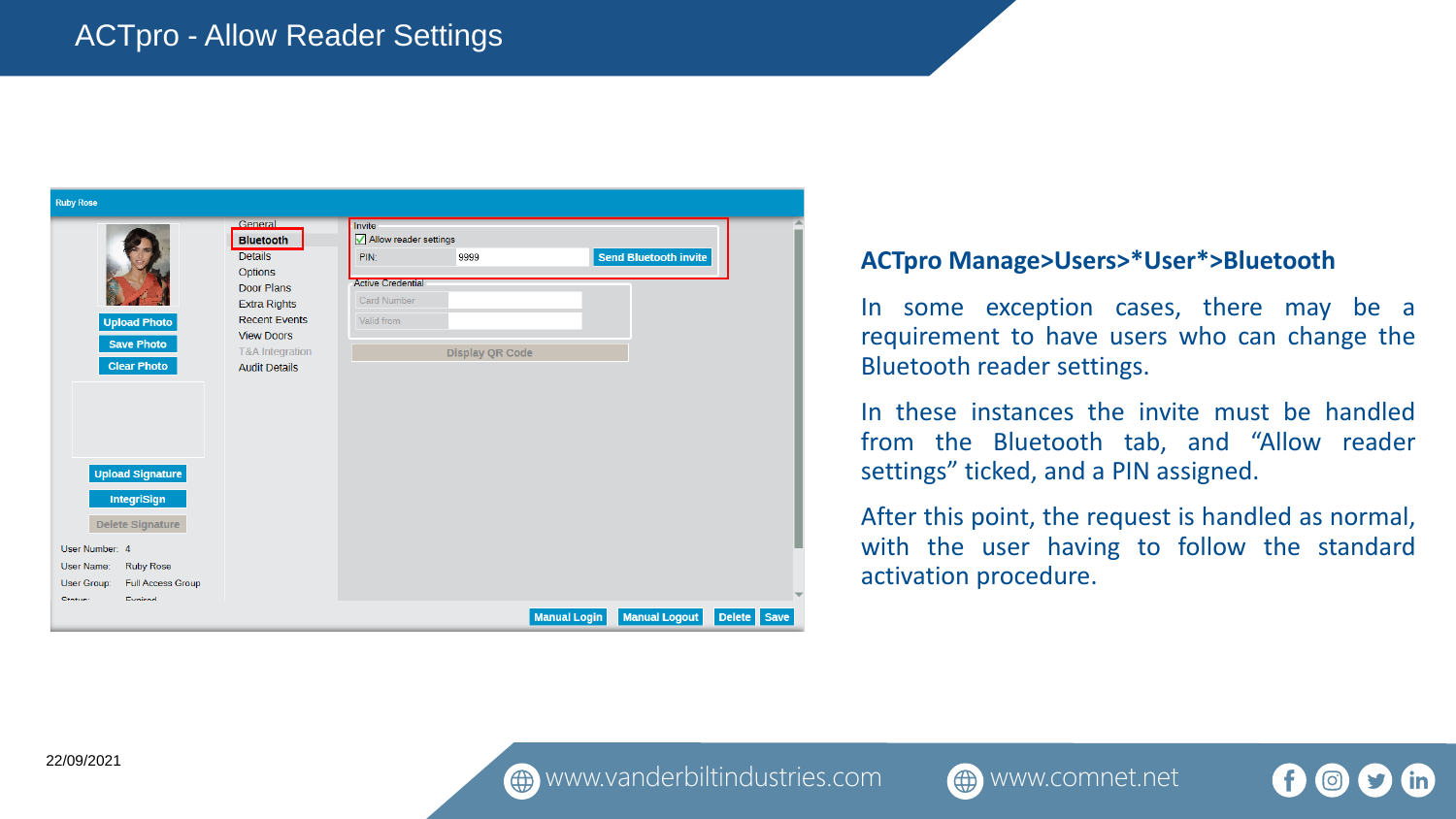

**Transferring a credential**





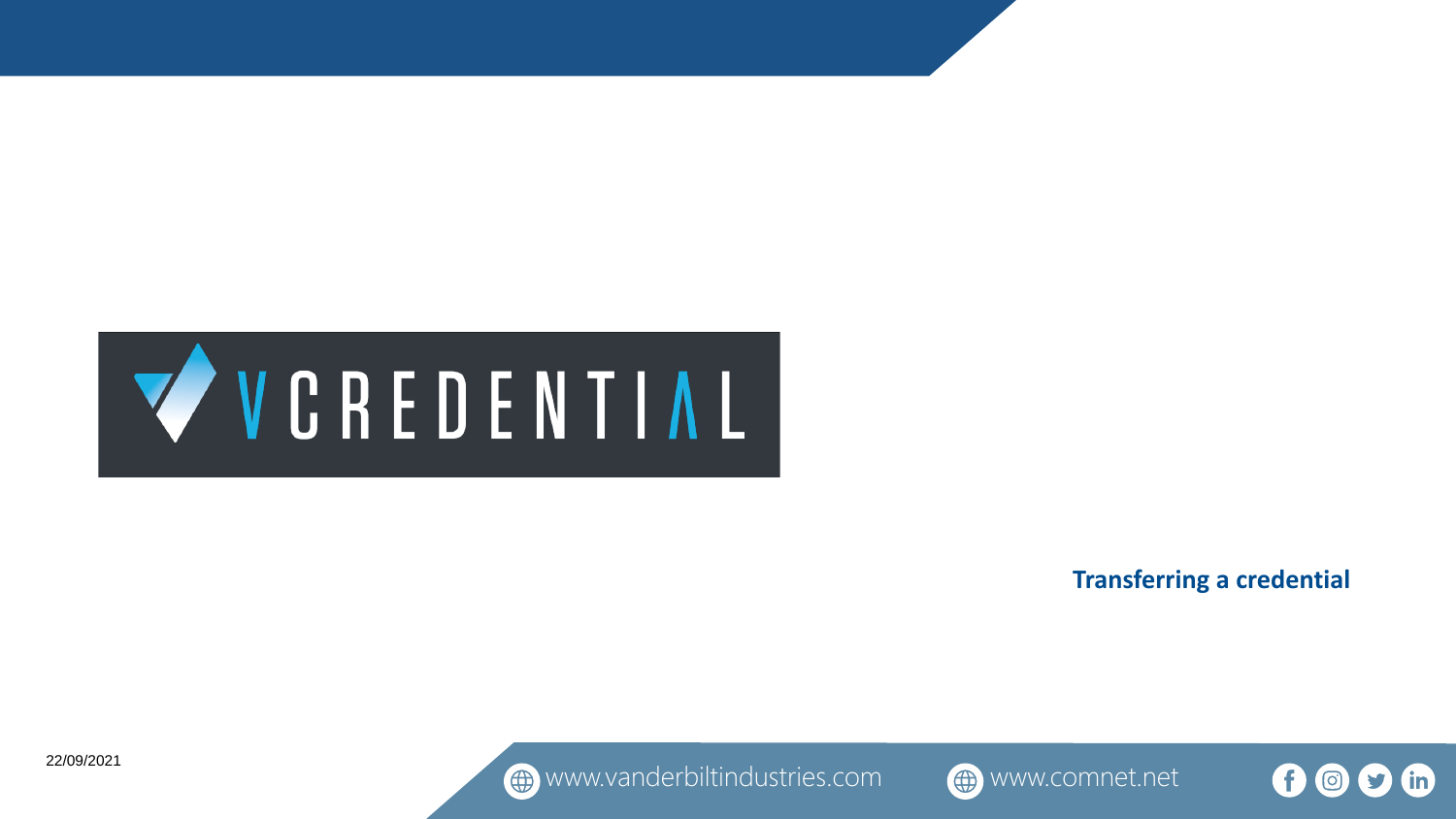

#### **ACTpro Manage>Users>\*User\*>General**

If a user has replaced their phone it's possible to transfer this credential accordingly.

The process is initiated by clicking on the "Transfer Credential" icon.



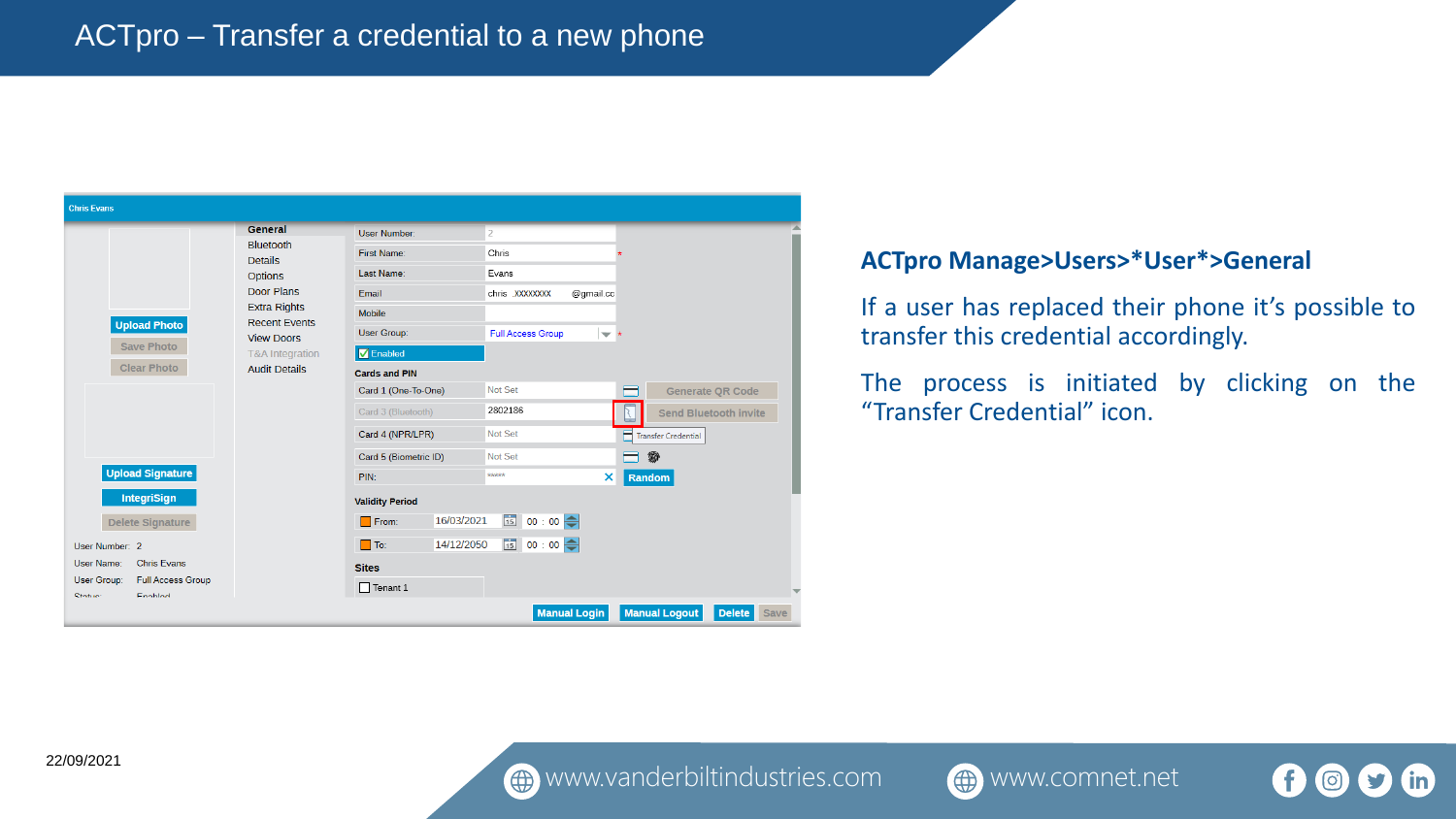

#### **ACTpro Manage>Users>\*User\*>General**

If a user has lost their phone, it would be a sensible decision to change the card number too.

If this is required simply select the new card number box, and an invite will be sent to the user with a new card number.

**Note –** At the point of issuing a transfer request, a deactivate command will be sent to the existing device and the credential de-activated.